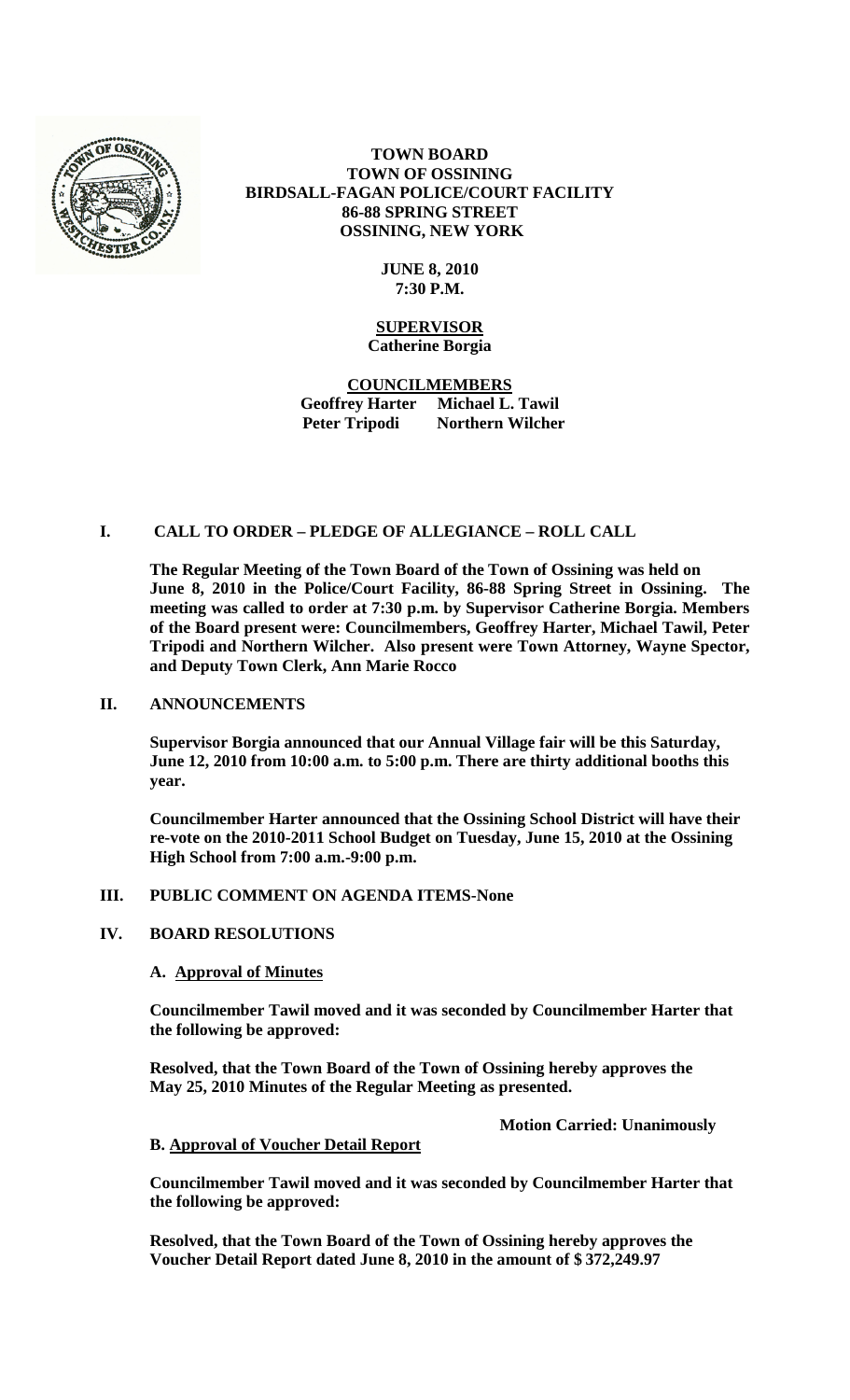**Vote: 4 –1–0 Voting Aye: Harter, Tawil, Borgia, Wilcher Voting Nay: Tripodi**

## **C. Firework's Approval – St. Augustine's Church**

**Councilmember Harter moved and it was seconded by Councilmember Tawil that the following be approved:**

**Whereas, the Church of St. Augustine, by letter dated May 26, 2010 has requested a permit from the Town of Ossining for a fireworks display to be held on the evenings of Wednesday, July 28 (rain date Thursday, July 29) and Sunday, August 1, 2010; and**

**Whereas, the Church has submitted the information required by Section 101-5 of the Code of the Town of Ossining and Section 405(2) of the Penal Law of the State of New York; and**

**Whereas, the bond/insurance coverage submitted by the Church has been found by the Town Attorney to comply with the requirements of Section 101-6 of the Ossining Code and Section 405 of the State Penal Law; and**

**Whereas, the Fire Chief has made an inspection of the premises where the fireworks display will be held and reported that such display will not be hazardous to persons or property;**

**Now, Therefore, Be It Resolved, that the application of the Church of St. Augustine's for a fireworks display on Wednesday, July 28, 2010 at 9:15 p.m. (rain date Thursday, July 29) and Sunday, August 1, 2010 at 9:15 p.m., is approved subject to the following conditions pursuant to Section 405(3) of the Penal Law:**

- **1. The actual point at which the fireworks are to be fired shall be at least 200 feet from the nearest permanent building, public highway or railroad or other means of travel and at least 50 feet from the nearest above-ground telephone or telegraph line, tree or other overhead obstruction;**
- **2. The audience at such display shall be restrained behind lines at least 150 feet from the point at which the fireworks are discharged and only persons in active charge of the display shall be allowed inside these lines;**
- **3. All fireworks that fire a projectile shall be so set up that the projectile will go into the air as nearly as possible in a vertical direction, unless such fireworks are to be fired from the shore or a lake or other large body of water, in which case they may be directed in such manner that the falling residue from the deflagration will fall into such lake or body of water;**
- **4. Any fireworks that remain unfired after the display is concluded shall be immediately disposed of in a way safe for the particular type of fireworks remaining;**
- **5. No fireworks display shall be held during any wind storm in which the wind reaches a velocity of more than 30 miles per hour;**
- **6. All persons in actual charge of firing the fireworks shall be over the age of 18 years, competent and physically fit for the task;**
- **7. There shall be at least 2 such operators consistently on duty during the discharge; and**
- **8. At least 2 soda acid or other approved type fire extinguishers of at least 2 and one-half gallons capacity each shall be kept at as widely separated points as possible within the actual area of the display; and it is further**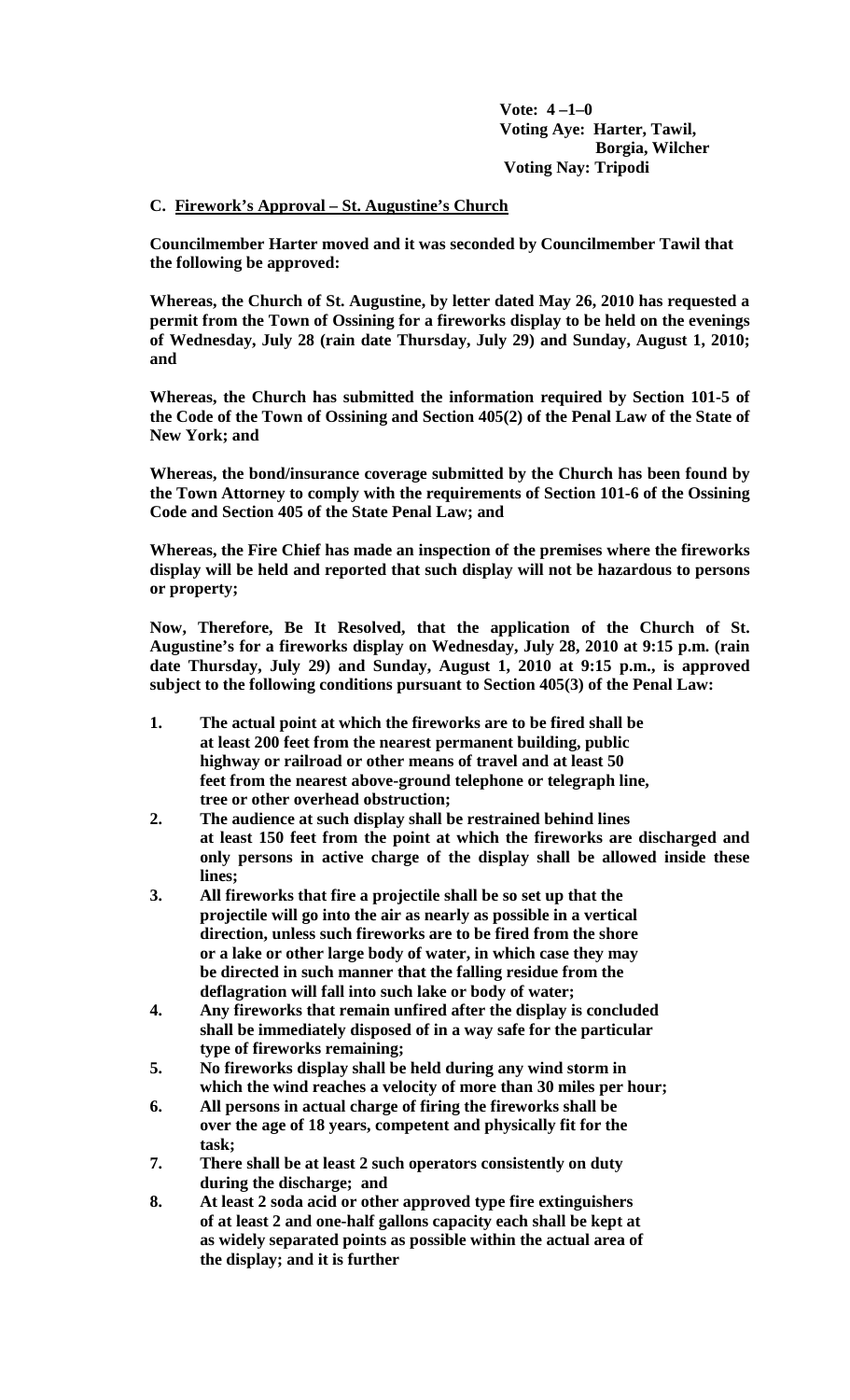**Resolved, that a copy of this Resolution duly certified by the Town Clerk of the Town of Ossining shall constitute a Permit, meeting the requirements of the Code of the Town of Ossining and the Penal Law of the State of New York.** 

**Motion Carried: Unanimously**

### **D. Town Property-Surplus Equipment**

**Councilmember Tawil moved and it was seconded by Councilmember Tripodi that the following be approved:**

**Whereas, on May 11, 2010 the Town Board declared a 1998 Ford Bus, Vin # 1FDXE40S8WHB01110 as surplus and authorized the sale of, to the best offer made and if no sale was able to be made due to the poor condition of the vehicle, the equipment was to be disposed; and**

**Whereas, since the adoption of this resolution, the Superintendent of Highways requested that this vehicle be transferred to his department to be used as a confined space vehicle;**

**Now, therefore be it Resolved, that the Town Board hereby authorizes the 1998 Ford Bus, Vin #1FDXE40S8WHB01110 be transferred to the Highway Department.**

> **Vote: 4-0-1 Voting Aye: Tripodi, Harter, Tawil, Borgia Abstaining: Wilcher**

#### **E. Parks Department-Seasonal Employees**

**Councilmember Tawil moved and it was seconded by Councilmember Tripodi that the following be approved:**

**Resolved, that the Town Board of the Town of Ossining hereby terminates the following employees from the seasonal position of Laborer in the Parks** 

**Department: Danye Smith-Robinson June 25, 2010**<br> **Shatique S. Daney June 25, 2010 Shatique S. Daney June 25, 2010**<br> **Kenneth W. Peace. Jr.** June 25, 2010 **Kenneth W, Peace, Jr. Arthur Gerald Stokeley April 14, 2010** 

**NAME EFFECTIVE DATE**

**Vote: 4-0-1 Voting Aye: Tripodi, Harter, Tawil, Borgia Abstaining: Wilcher**

#### **F. Parks Department-Seasonal Employee**

**Councilmember Tawil moved and it was seconded by Councilmember Harter that the following be approved:**

**Resolved, that the Town Board of the Town of Ossining hereby appoints Luke A. DeMarchis, Montrose, to the seasonal position of Laborer in the Parks Department at \$10.50/hr. effective June 9, 2010.**

> **Vote: 3-1-1 Voting Aye: Harter, Tawil, Borgia Voting Nay: Tripodi Abstaining: Wilcher**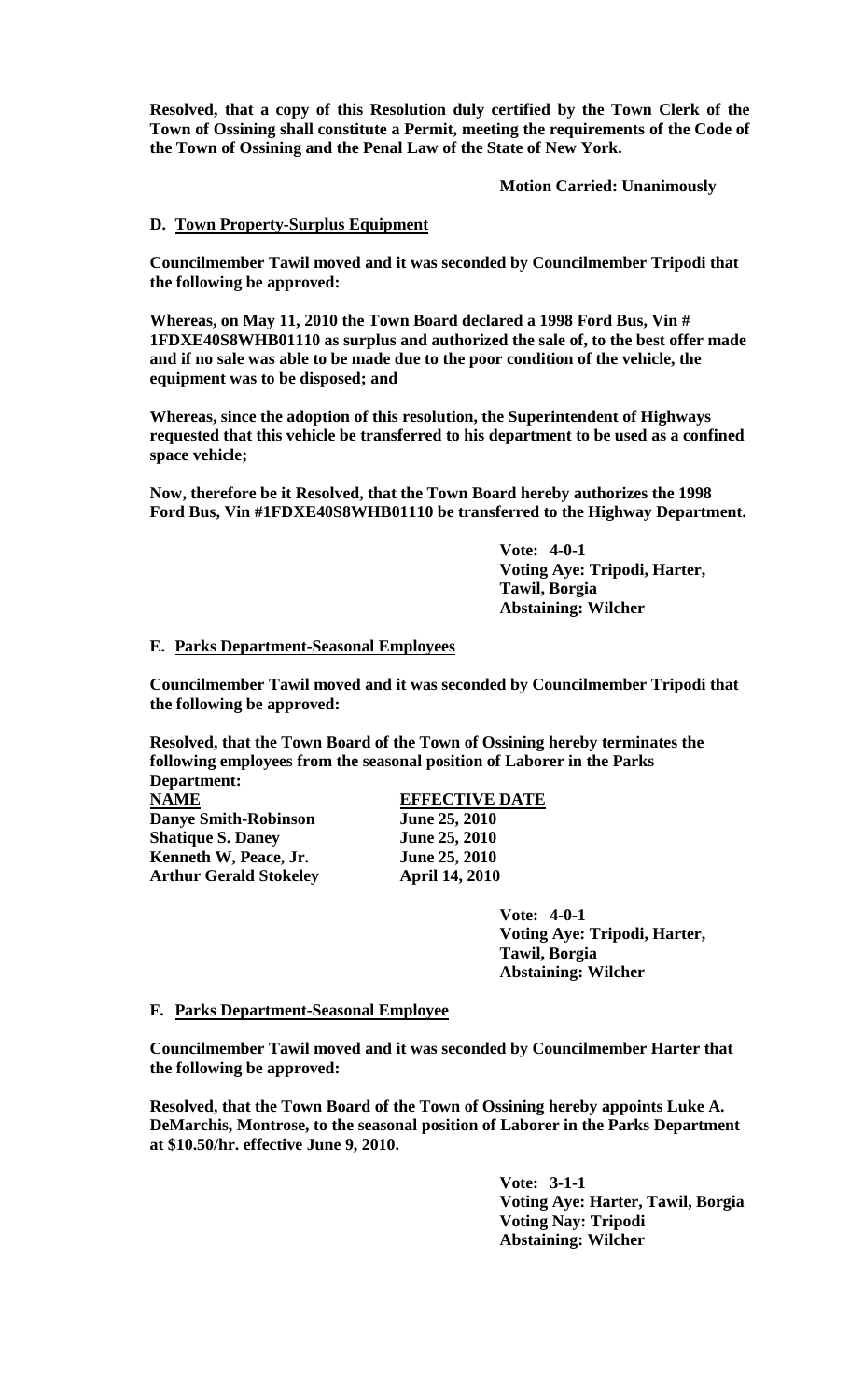**Councilmember Tripodi commented as to why he voted negative on this resolution. Councilmember Tripodi believes that The Town should really look at hiring Ossining residents for these seasonal positions. He would like to get the word out to our Department Heads to do just that.** 

**Supervisor Borgia explained that the hiring process does begin at the level of the Department Head and we do encourage all Ossining residents to apply these positions. Most of the part-time seasonal help that we have are Ossining residents.**

**G. Highway Department-Seasonal Employee**

**Councilmember Tawil moved and it was seconded by Councilmember Tripodi that the following be approved:**

**Resolved, that the Town Board of the Town of Ossining hereby re-appoints Christian J. Pera, Ossining, to the seasonal position of Laborer in the Highway Department at \$12.00/hr. effective June 7, 2010.**

> **Vote: 4-0-1 Voting Aye: Tripodi, Harter, Tawil, Borgia Abstaining: Wilcher**

**H. Ossining Fire Department Picnic-July 25, 2010**

**Councilmember Harter moved and it was seconded by Councilmember Tawil that the following be approved:**

**Whereas, the Ossining Fire Department submitted an application for park rental for a family picnic at Ryder Park on July 25, 2010 from 9:00a.m. to 7:00p.m.; now therefore be it**

**Resolved, that the application for park rental is approved and the fee waived pending submission of a temporary beer and wine permit to the New York State Liquor Authority and a Certificate of Insurance naming the Town of Ossining as an additional insured; and be it further** 

**Resolved, that upon submission of the NYS Liquor Authority application to the Town Supervisor, the Town Board authorizes the Supervisor to sign the application granting permission for the sale or service of alcoholic beverages by the Fire Department for consumption at Ryder Park.** 

> **Vote: 4-0-1 Voting Aye: Tripodi, Harter, Tawil, Borgia Abstaining: Wilcher**

## **VI. MONTHLY REPORTS**

**Resolved, that the Town Board of the Town of Ossining hereby accepts the Monthly Report for the month of May 2010 from the Clerk's office.**

### **VII.VISITOR RECOGNITION**

**Mr. Bobby Williams, Spring Street discussed the re-vote on the 2010-11 School Budget. He encouraged all residents to get out and vote yes. Mr. Williams added that eliminating the programs defeats the purpose of educating. Mr. Williams also questioned about merging the Town and the Village.**

**Supervisor Borgia added that we are looking at all different forms of how our governments should be reconfigured and one of the things they are looking at is having the Town and the Village to merge. Supervisor Borgia advised one of the**